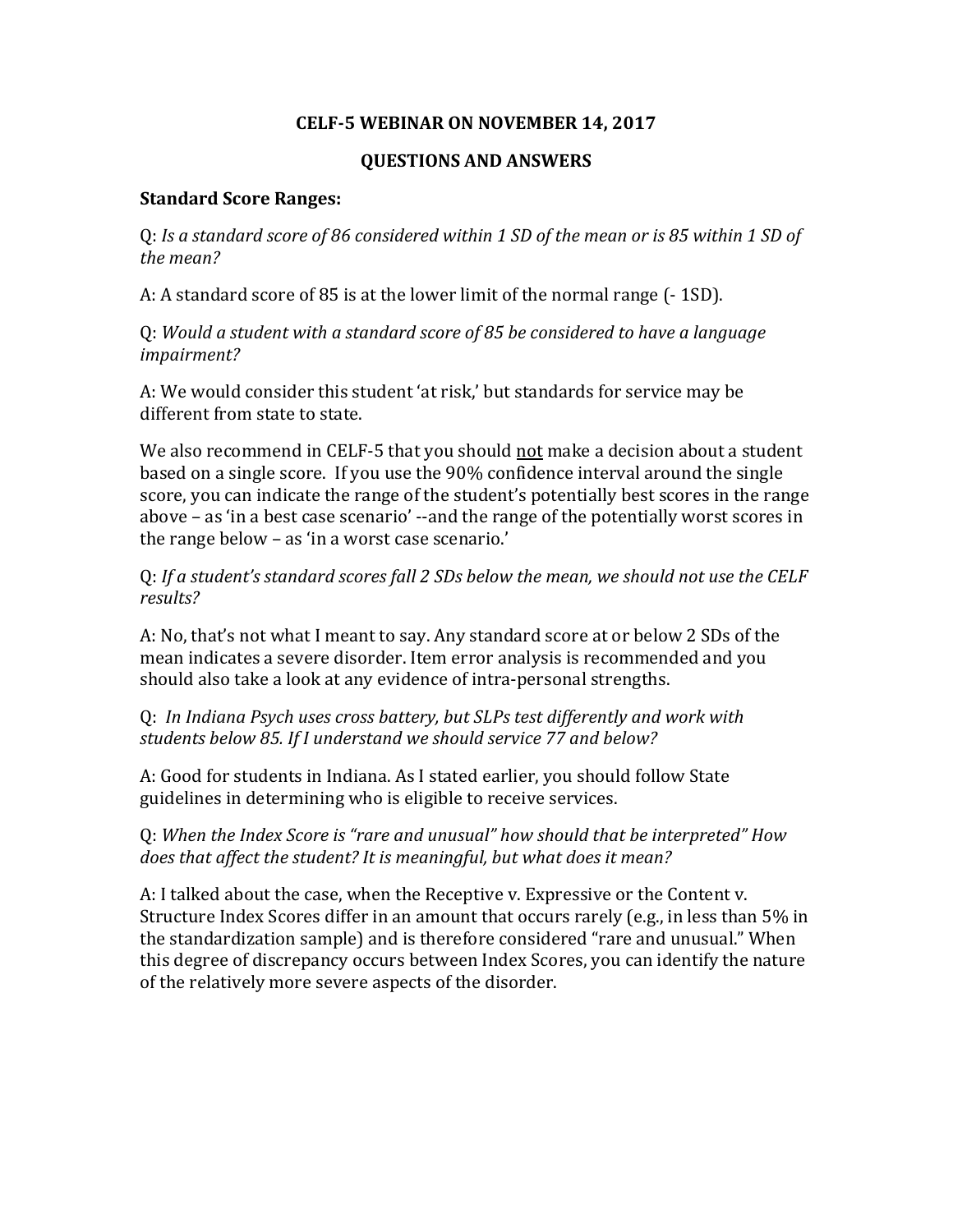## **ORS – Observational Rating Scale:**

### Q: *What is ORS? What does ORS refer to?*

A: ORS is the acronym for the Observational Rating Scale. This scale features 40 questions that cover the areas of (a) Listening – 9 items, (b) Speaking - 18 items, (c) Reading  $-6$  items, and  $(d)$  Writing. Each items contains a statement that describes communication problems that are often shared by students with language disorders. The answer to each I expressed as the percentage of time this problem occurs (e.g., Never; Almost never; Sometimes; Often).

## Q: *Would it be possible to discuss CELF‐5 growth scores in more depth?*

Growth Scale Values provide an objective score for measuring changes in CELF-5 performance over time. Growth Scale Values were developed using the performance of all examinees included in the normative sample. The Growth Scale Value is an IRT-based ability score with an equal-interval scale that can be used to compare changes in an individual's score across multiple administrations. It is a transformation of the raw score and is superior to raw scores for making comparisons for clinical evaluation, in that raw score totals do not account for differences in item difficulty. A student could have gotten three more items correct, but those three items could have been easy items or hard items. Increases in Growth Scale Values are adjusted such that an increase of 3 points represents the same amount of progress anywhere on the growth scale for the respective test. Growth Scale Values corresponding to test raw score totals are presented in Appendix G.

You can use Growth Scale Values to quantify small improvements in the language skills of a student with a moderate to severe language impairment. CELF-5 provides Growth Scale Values for the tests for which a test-age equivalent can be derived. You can use Growth Scale Values to:

Track a student's skill development on specific tests (e.g., Recalling Sentences, Linguistic Concepts, Word Classes)

Determine if the student has gained additional language skills since a previous administration of CELF-5

Measure the efficacy of an intervention protocol that has been implemented for the student

The advantage of using Growth Scale Values rather than scaled scores to assess improvement in a student's language ability is that the Growth Scale Value provides a quantifiable measure of a student's changes in ability, even if the amount of change is not sufficient to narrow the gap between the student's language skills and those of same-age peers. That is, Growth Scale Values provide an estimate of language ability based on the range of performance of the entire normative sample rather than that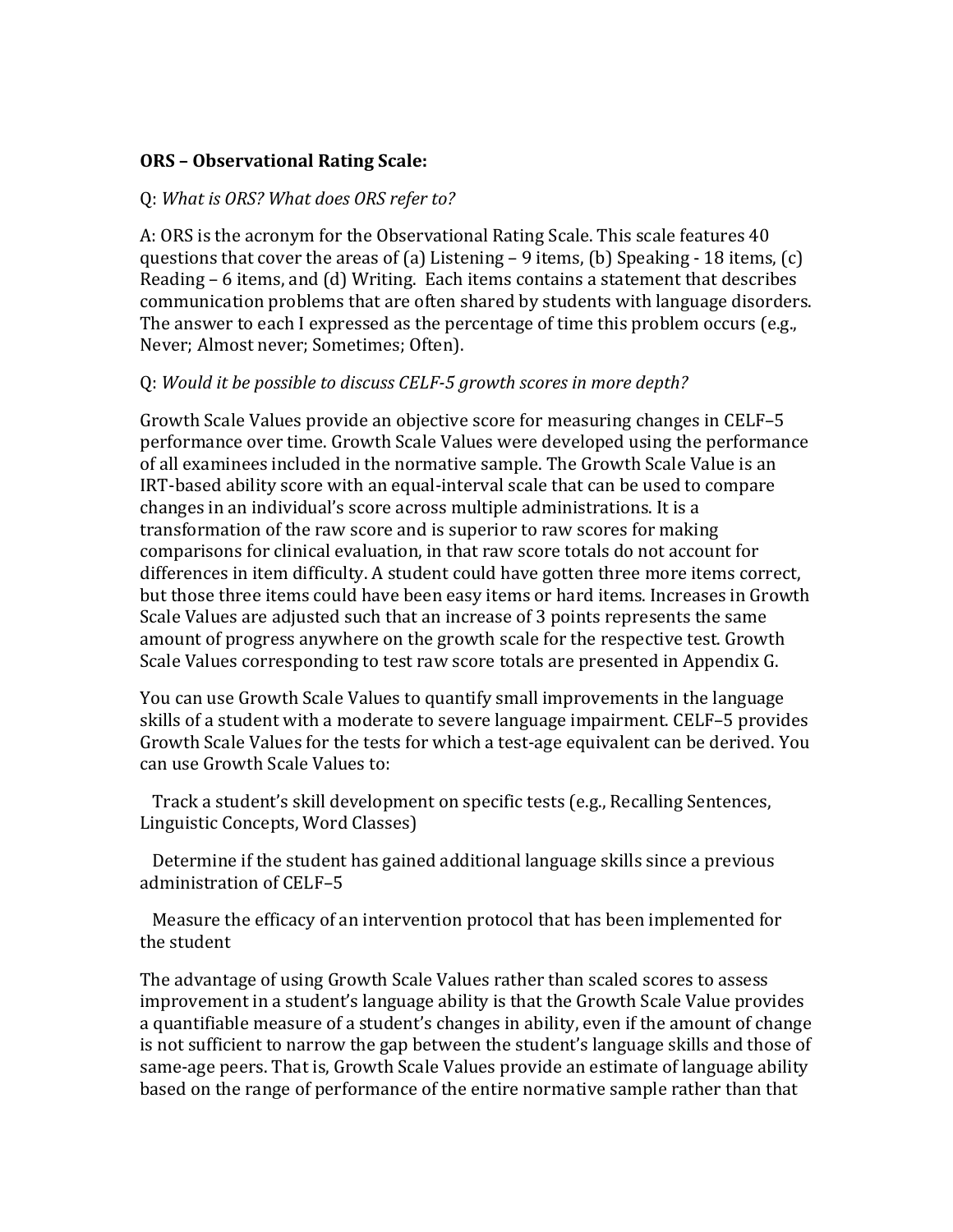of a student's peer group. This means that the Growth Scale Value means the same even if the student's age upon retesting would place them into a new age band. The scores increase as the student demonstrates new abilities. Growth Scale Values have a theoretical range of 100–900, with a mean of 500 and a SD of 25.

Note. CELF-5 Growth Scale Values were developed based on the CELF-5 normative sample only. CELF-5 Growth Scale Values cannot be used to compare CELF-4 assessment results with CELF-5 assessment results. Because students take different item sets based on age, Growth Scale Values are not available for the Understanding Spoken Paragraphs, Reading Comprehension, or Structured Writing tests.

The Growth Scale Value is not a normative score because it does not involve comparison with a norm group. Standard scores, percentile ranks, stanines, and normal curve equivalents (NCEs) compare a student's performance with that of a reference group representing others of the same age (the normative sample). In contrast, the Growth Scale Value measures a student's skills with respect to an absolute scale. As the student's skill level grows, the Growth Scale Value will increase. 

## Using Growth Scale Values

As periodic assessments with CELF-5 are conducted, test Growth Scale Values can be recorded, and changes in the student's performance from one assessment period to the next can be compared. When comparing the scores from two CELF-5 administrations, three patterns are possible: the Growth Scale Value from the most recent test administration increases, is approximately the same, or decreases.

#### Scores Increase

Growth Scale Values increase when the student earns additional raw score points on the test. Score increases, even small ones, can usually be attributed to refinement or mastery of additional developmental language skills that the student did not demonstrate during the previous test administration.

When interpreting the results of testing, keep in mind that there may be reasons other than the mastery of additional language skills for the increase in Growth Scale Values: 

The student could have been shy, sick, tired, distracted, or frustrated during the first test administration and didn't perform at his or her best. When this is the case, it is possible that the previously administered CELF-5 test score was depressed and did not reflect the student's true language skills. The student may have guessed the correct response to one or more test items. On some standardized tests, a student may receive a higher raw score by guessing correctly on a multiple choice test item. The possibility of a student achieving a higher raw score due to guessing on CELF-5 is minimized by the fact that there are few test items in which there are opportunities for guessing the correct answer, particularly on the tests that require the student to respond verbally.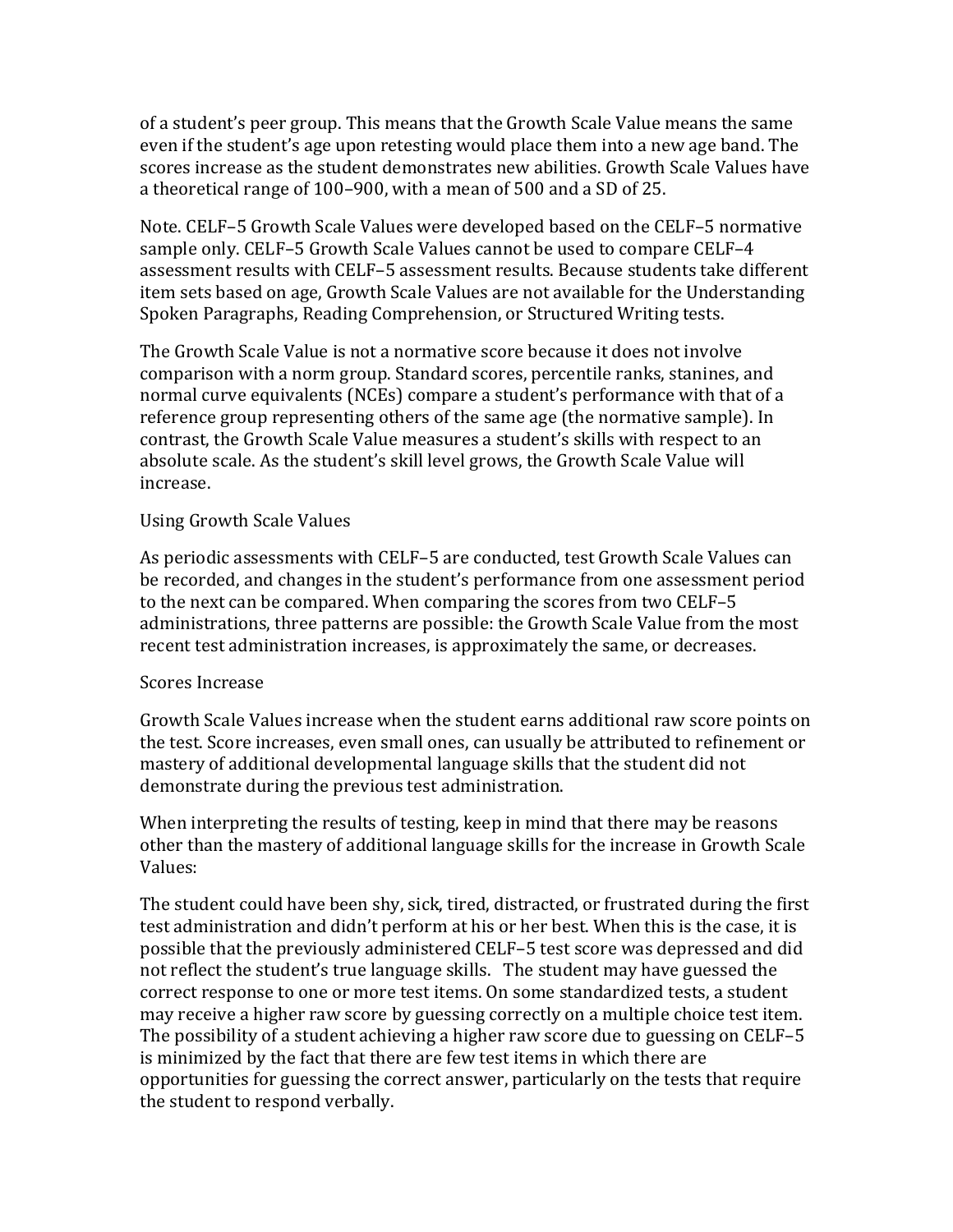The items for which a student can guess the correct answer tend to be receptive language tests that provide multiple-choice response items (e.g., Sentence Comprehension, Semantic Relationships). If there is a question of Growth Value Score increases coming primarily from guessing, compare scores on related tests that are not multiple choice to determine if the improved scores also occurred there. Increases in Growth Score Values that only occur on multiple choice tests suggest chance contributions instead of increases in skills or abilities.

Scores Stay About the Same Possible reasons a student's Growth Scale Value changes very little, include:

The student may have been tested again, before he or she mastered additional language skills. That is, a younger student (ages 3–5) may reasonably be tested every six months because children develop many language skills quickly at this age. However, a student older than age 5 may or may not be expected to show a difference in skills in six months' time. It is not recommended that CELF-5 be administered if less than six months have elapsed, unless you have reason to believe that the student has made measurable progress in that time. Alternative forms of assessment (e.g., language sampling, dynamic assessment) are preferable to frequent additional administrations of the CELF-5 tests. Frequently repeated administrations of most tests may result in inflated scores due to practice effects. See Chapter 3 for a discussion of retesting time considerations. At some points along the language developmental continuum, students who are developing language typically plateau for certain types of language skills. Acquisition of morphological markers, for example, does not necessarily proceed at a continuous pace. When this is the case, you may not see progress for certain types of skills. Students who have language disorders, like their typically-developing peers, may experience plateaus in their language development for certain types of language skills. The student may not have been in therapy for a sufficient length of time for change to occur as a result of intervention  $(e.g., the student is only in the fourth)$ week of an eight-week intensive language therapy program).

#### Scores Decrease

Possible reasons that Growth Scale Values may decrease from previous testing, include: 

Growth Scale Values may decrease for a student who is sick, tired, frustrated, or distracted during the second test session. In this situation, the student is not demonstrating a best performance, and it would be erroneous to interpret a lower score as evidence that the student is losing language skills. In some cases, a student may have a progressive or degenerative condition in which the student loses previously acquired language skills. A student who has suffered a traumatic event  $(e.g., head injury)$  or illness  $(e.g., meningitis or sudden onset of a seizure disorder)$ may also lose previously acquired language skills.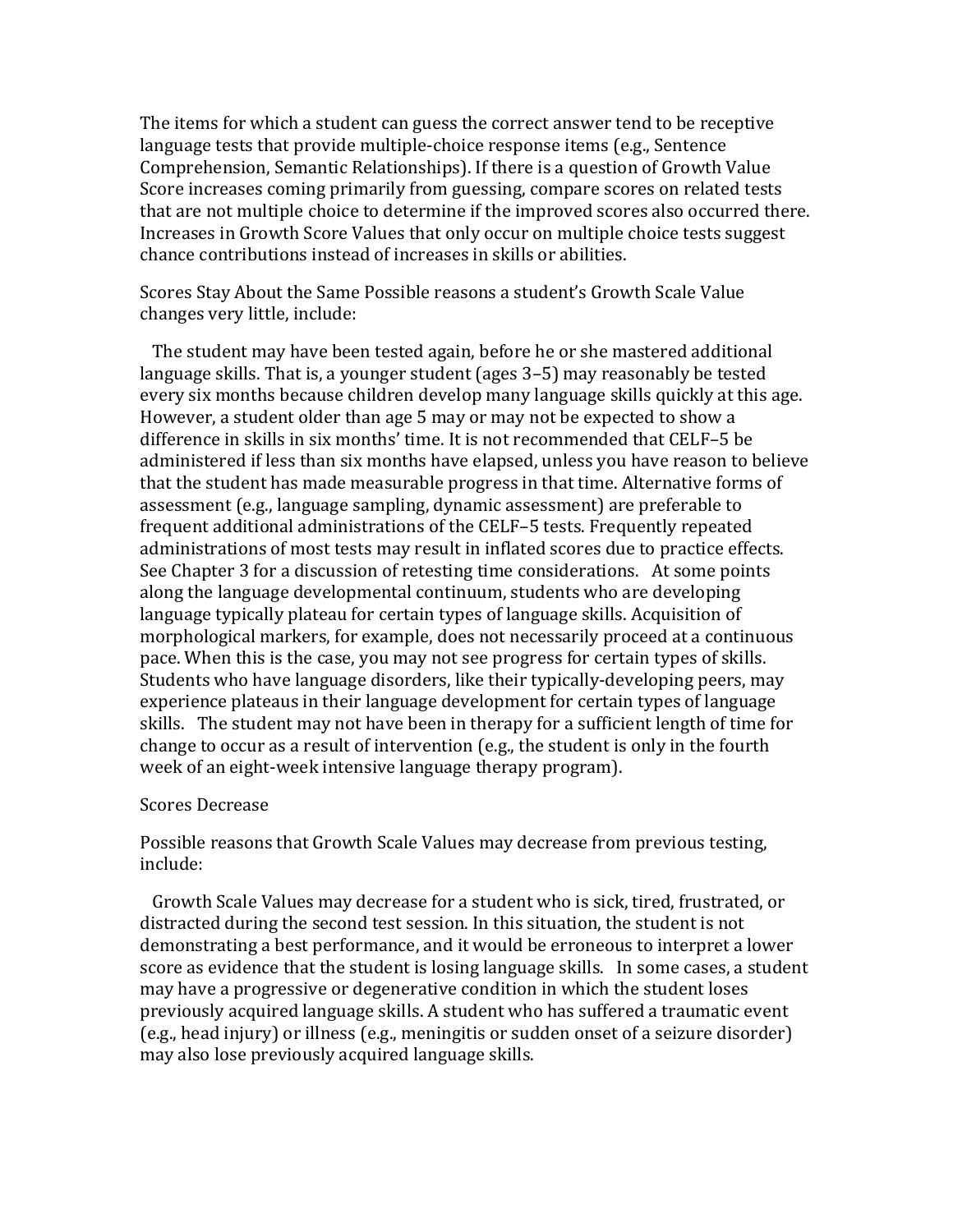## Q: *When are GSV scores considered significant: In other words how many GSV score points should a child improve/'grow' to indicate significant growth/change?*

As noted above, GSVs are not normative scores because they do not involve comparison with a norm group. Standard scores, percentile ranks, stanines, and normal curve equivalents (NCEs) compare a student's performance with that of a reference group representing others of the same age (the normative sample). In contrast, the Growth Scale Value measures a student's skills with respect to an absolute scale. Because that is the case, there is not a calculation that is done to determine if a score is statistically significant.

As the student's skill level grows, the Growth Scale Value will increase. You will want to review the Item Analysis to see if the increase in test scores represents acquisition of a new skill (e.g., the student now consistently demonstrates understanding or use of a linguistic form that was not in his or her repertoire before) or if the increase may simply be due to chance (e.g., earning one or two more raw score points by randomly pointing to a correct answer in a multiple choice task).

Q: *Where on the Record Sheet (front page) do you record the growth scores so you can easily compare between administrations?*

Record the Growth Scale Value in the appropriate column on page 1 of either Record Form 1 or 2. Growth Scale Values may also be recorded on the reproducible form at the end of this chapter. This form enables comparison of Growth Scale Values across multiple administrations of CELF-5. Growth Scale Values are not available for Understanding Spoken Paragraphs, Reading Comprehension, or Structured Writing

## **Recalling Sentences:**

Q: *Recalling Sentences is considered an expressive subtest, yet it requires receptive ability to process and recall prior to repeating. How is this only considered an expressive measure?*

A: Yes! We, Secord and Wiig, totally agree. However, many school systems require a differentiation between Receptive and Expressive Skills, the only reason we feature it. You should have noticed that I stated 'primarily expressive" or 'primarily receptive' as I talked about the receptive-expressive distinction.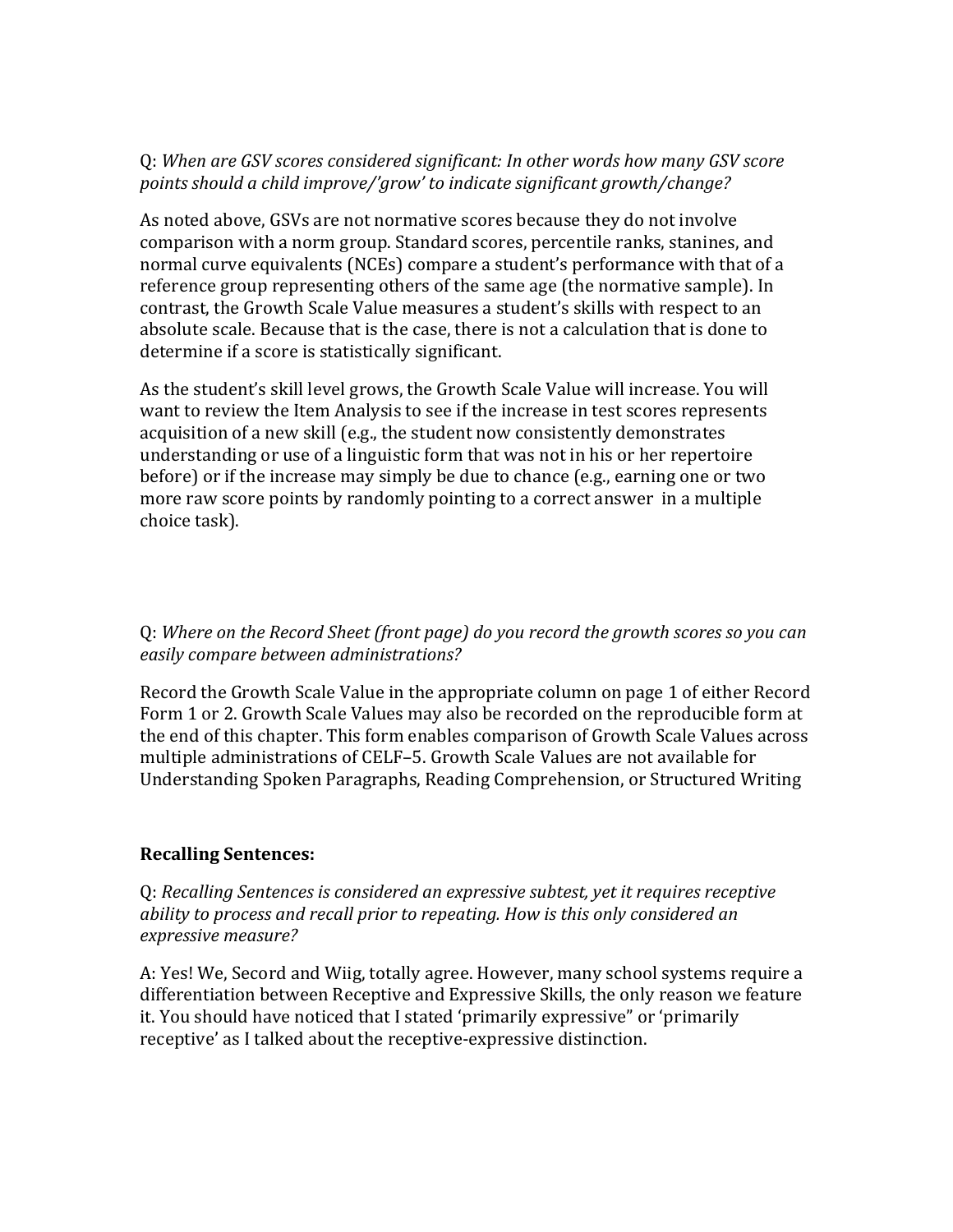## **Basals:**

Q: *What do you do when a student does not meet the initial basal, but has a secondary basal? Do they get a raw score of 0 or do you count the correct answers?*

A: You should count the number of correct responses.

# **Multilingual Students:**

Q: *Can scores be reported for multi‐lingual students? Or for students from divers linguistic backgrounds?*

A: Yes, but with several caveats. A few among them are:

- $(1)$  If you want to establish how well a bilingual/multi-lingual student can be expected to follow or engage in the language of the regular, English-speaking classroom, you can make a statement about that. Right now CELF-4 is being administered in Norwegian to oversees, primarily Asian, adoptive and nonadoptive children to identify areas of potential difficulties in the regular classroom.
- (2) If you want to establish that a language disorders is specific and has a neurological substrate, you will have to administer the test in the student's primary language.
- (3) If you want to establish which language is primary for a bilingual or multilingual student, you would have to administer the same tests in the two languages to be compared.

# **Dialectical Variations/Second Language:**

Q: *Are there allowances for dialectical differences? Or influence of second language in the formulated sentences?* 

A: Yes! The manual contains directives for judging dialectical variations.

# **IEP** Goals:

## Q: *What are some goals to write when a student is delayed in Semantic Relationships?*

A: For this test it is essential to perform item response analysis. The nature of the items differs across the test and the goals should match the area of weakness seen in the student. Here are some examples

• Error response item analysis indicates that relationships stated by using spatial/sequential (items 9, 11 and 12 '*above, under, next to, before, after*') or temporal terms (items 14, 18, and 19 *'before, after, past, exactly, during, through'*) were missed. In this case the goals are primarily to strengthen semantic repertories used to express locations/directions or time relationships.

The intervention should not focus exclusively on the terms in the CELF-5 items. Rather, you should make a listing of the spatial and temporal terms that are used at